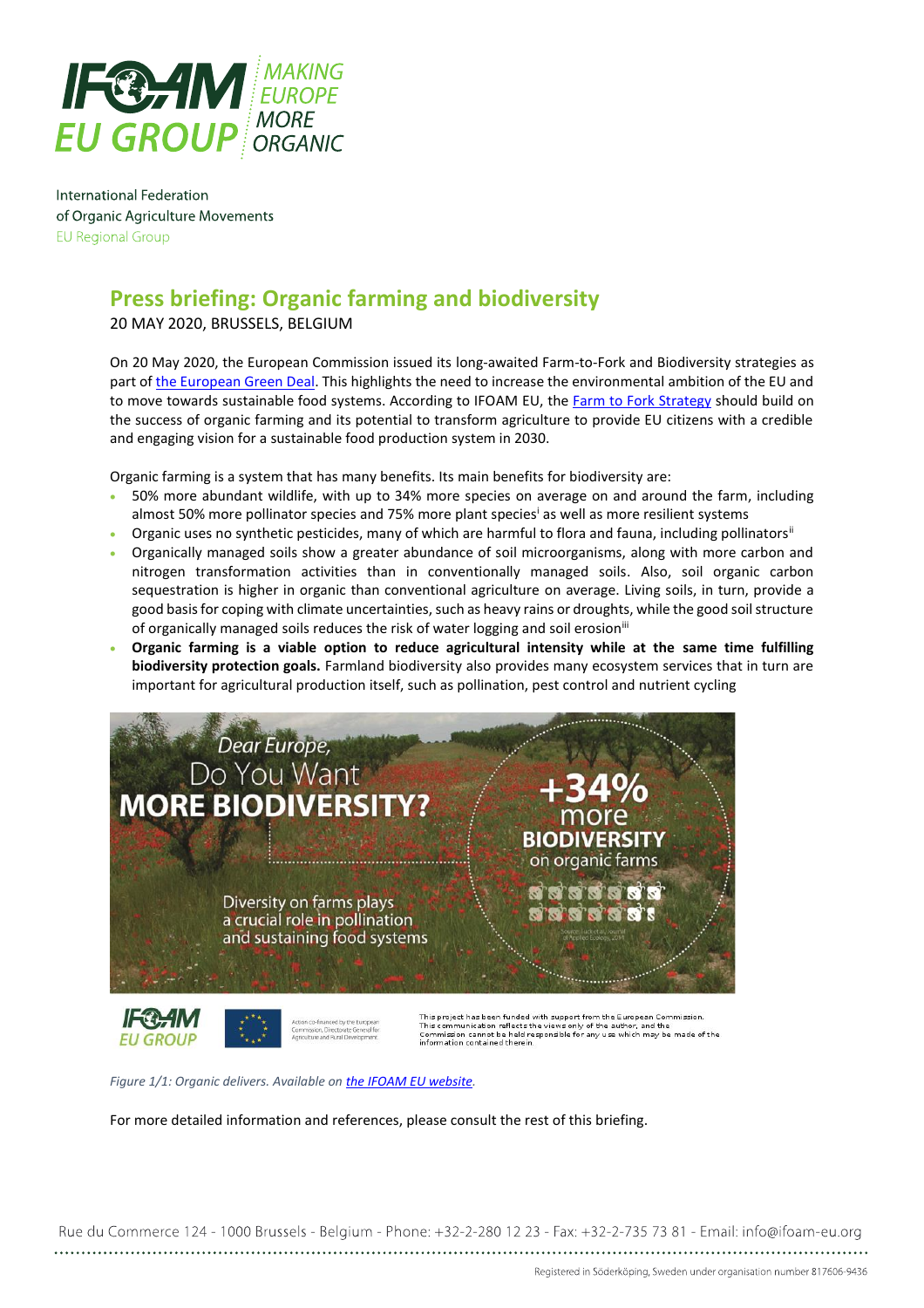### **Organic's contribution to biodiversity**

Organic farming has a positive impact on both above-ground and below-ground biodiversity, positively influencing the functioning of ecosystems, human and animal health as well as climate change adaptation and mitigation.

- Organic farming systems rely on positive interactions with the landscape, farm diversification, mixed farming, crop rotation, closed nutrient, and organic matter cycles as well as on nitrogen fixation in plants<sup>v</sup>
- Organic farmers can only use (under strict conditions) a small number of pesticides, all of which are naturally occurring and carefully selected and approved<sup>vi</sup>, which ensures a greater biodiversity on and around the farmvii
- Organic farming has beneficial effects on the restoration of biodiversity and ecosystem services and the climate, and more biodiversity equals more resilient systemsvili
- Organic farms often have more semi-natural habitats, which help to protect and [manage biodiversity](https://www.ifoam-eu.org/sites/default/files/organicbenefits2.jpg)<sup>ix</sup>
- Organic farming increases the abundance and [range of biodiversity](https://www.ifoam-eu.org/sites/default/files/organicbenefits1.jpg)<sup>x</sup> and has a higher abundance of insects and weeds than conventional farming<sup>xi</sup>, which has a positive impact on bird populations<sup>xii</sup>
- Organic soils host more earthworms and have more microbial diversity than conventional soils<sup>xiii</sup>. This belowground biodiversity can have a significant effect on the water-infiltration rate (on permanent grassland with more than 10-year organic management), which can in turn reduce peak-flooding by 30%<sup>xiv</sup>
- In 2018, French think tank '[Institute for Sustainable Development and International Relations](https://www.iddri.org/en)' (IDDRI) presented an evaluation of the potential of a generalisation of organic farming, associated to changes in diets, to reduce greenhouse gas emissions. It concluded that the "the TYFA scenario is based on the generalisation of organic farming (abandoning synthetic pesticides and fertilizers), the extension of agroecological infrastructures and the adoption of healthy diets, to feed 530 million Europeans by 2050 (despite a 35% drop in production). It leads to a 40% reduction in GHG emissions (35% for direct non-CO2 emissions), offers a potential for soil carbon sequestration of 159 MtCO2eql/year until 2035, and a reduction of bioenergy production to zero. The scenario is thus not easily compatible with the objective of carbon neutrality, but offers many co-benefits: biodiversity, natural resources, adaptation, health."<sup>xv</sup>

#### **Resources**

- [The benefits of organic agriculture](https://www.ifoam-eu.org/en/organic-europe/organic-delivers) (infographics)
- [How organic contributes to the Sustainable Development Goals](https://www.ifoam-eu.org/en/library/organic-infographics) (infographics) and [EOSTA's full report](https://www.eosta.com/sites/www.eosta.com/files/documenten/nm_final_report_en_lr.pdf)
- [Organic market and production data](https://www.ifoam-eu.org/en/organic-europe) (interactive infographic)
- For full publications, visit **[IFOAM EU's library](https://www.ifoam-eu.org/en/library-2)**

#### **About organic in the EU and Europexxv**

#### **Production**

- **Organic land** increased by 1.25 million hectares in Europe (8.7%) and by one million hectares in the EU (7.6%) between 2017 and 2018. France reported over 290,000 hectares more and Spain over 160,000 hectares more
- **Organic farmland** in Europe constituted 3.1% of the total agricultural land and 7.7% in the EU in 2018. In Europe (and globally), Liechtenstein had the highest organic share of all farmland (38.5%) followed by Austria, the country in the EU with the highest organic share (24.7%)
- There were almost 420,000 **organic producers** in Europe and almost 330,000 in the EU in 2018, with the largest numbers in Turkey (almost 80,000) and Italy (more than 69,000). The number of producers grew by 5.4% in Europe and 7.2% in the EU in 2018



Rue du Commerce 124 - 1000 Brussels - Belgium - Phone: +32-2-280 12 23 - Fax: +32-2-735 73 81 - Email: info@ifoam-eu.org